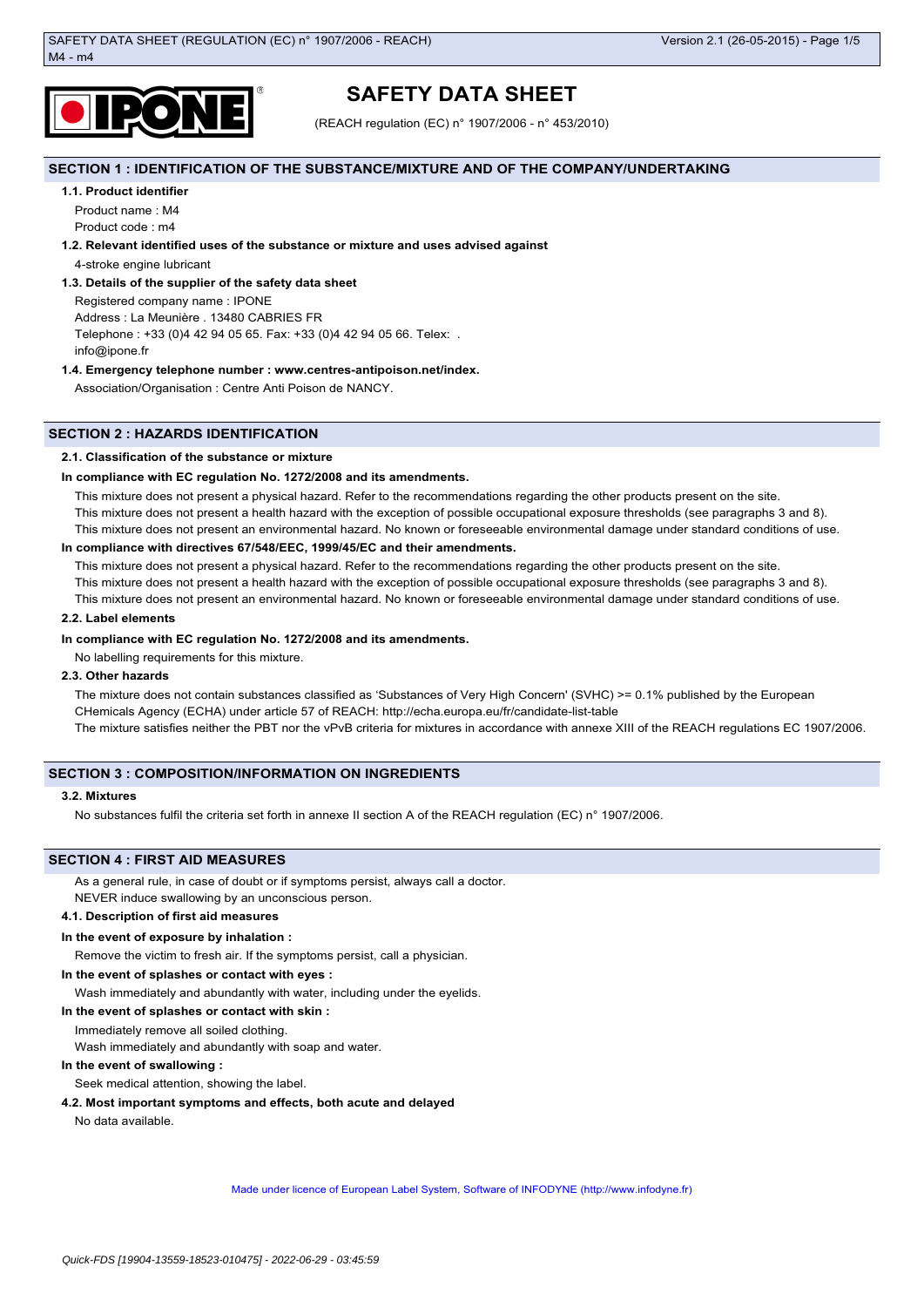# **4.3. Indication of any immediate medical attention and special treatment needed**

No data available.

# **SECTION 5 : FIREFIGHTING MEASURES**

Non-flammable.

### **5.1. Extinguishing media**

**Suitable methods of extinction**

# Dry agent, foam, carbon dioxide.

# **Unsuitable methods of extinction**

High volume water jet

# **5.2. Special hazards arising from the substance or mixture**

A fire will often produce a thick black smoke. Exposure to decomposition products may be hazardous to health.

Do not breathe in smoke.

In the event of a fire, the following may be formed :

- carbon monoxide (CO)

- carbon dioxide (CO2)

# **5.3. Advice for firefighters**

No data available.

### **SECTION 6 : ACCIDENTAL RELEASE MEASURES**

#### **6.1. Personal precautions, protective equipment and emergency procedures**

Consult the safety measures listed under headings 7 and 8.

Spilled product may make surfaces slippery.

# **For first aid worker**

First aid workers will be equipped with suitable personal protective equipment (See section 8).

### **6.2. Environmental precautions**

Contain and control the leaks or spills with non-combustible absorbent materials such as sand, earth, vermiculite, diatomaceous earth in drums for waste disposal.

Prevent any material from entering drains or waterways.

**6.3. Methods and material for containment and cleaning up**

Clean preferably with a detergent, do not use solvents.

# **6.4. Reference to other sections**

No data available.

# **SECTION 7 : HANDLING AND STORAGE**

Requirements relating to storage premises apply to all facilities where the mixture is handled.

# **7.1. Precautions for safe handling**

Always wash hands after handling.

Avoid contact with eyes.

No special precaution apart from the observance of hygiene rules

# **Fire prevention :**

Prevent access by unauthorised personnel.

Take precautionary measures against static discharges by bonding and grounding equipment. No smoking.

# **Recommended equipment and procedures :**

For personal protection, see section 8.

Observe precautions stated on label and also industrial safety regulations.

Ensure good ventilation at the workplace

# **Prohibited equipment and procedures :**

No smoking, eating or drinking in areas where the mixture is used. Do not breathe fumes, vapour, spray.

#### **7.2. Conditions for safe storage, including any incompatibilities**

Store between 5°C and 40°C in a dry, well ventilated place. Only use hydrocarbon-resistant containers, joints and pipes. Keep container tightly closed. Storage limit 36 months

Made under licence of European Label System, Software of INFODYNE (http://www.infodyne.fr)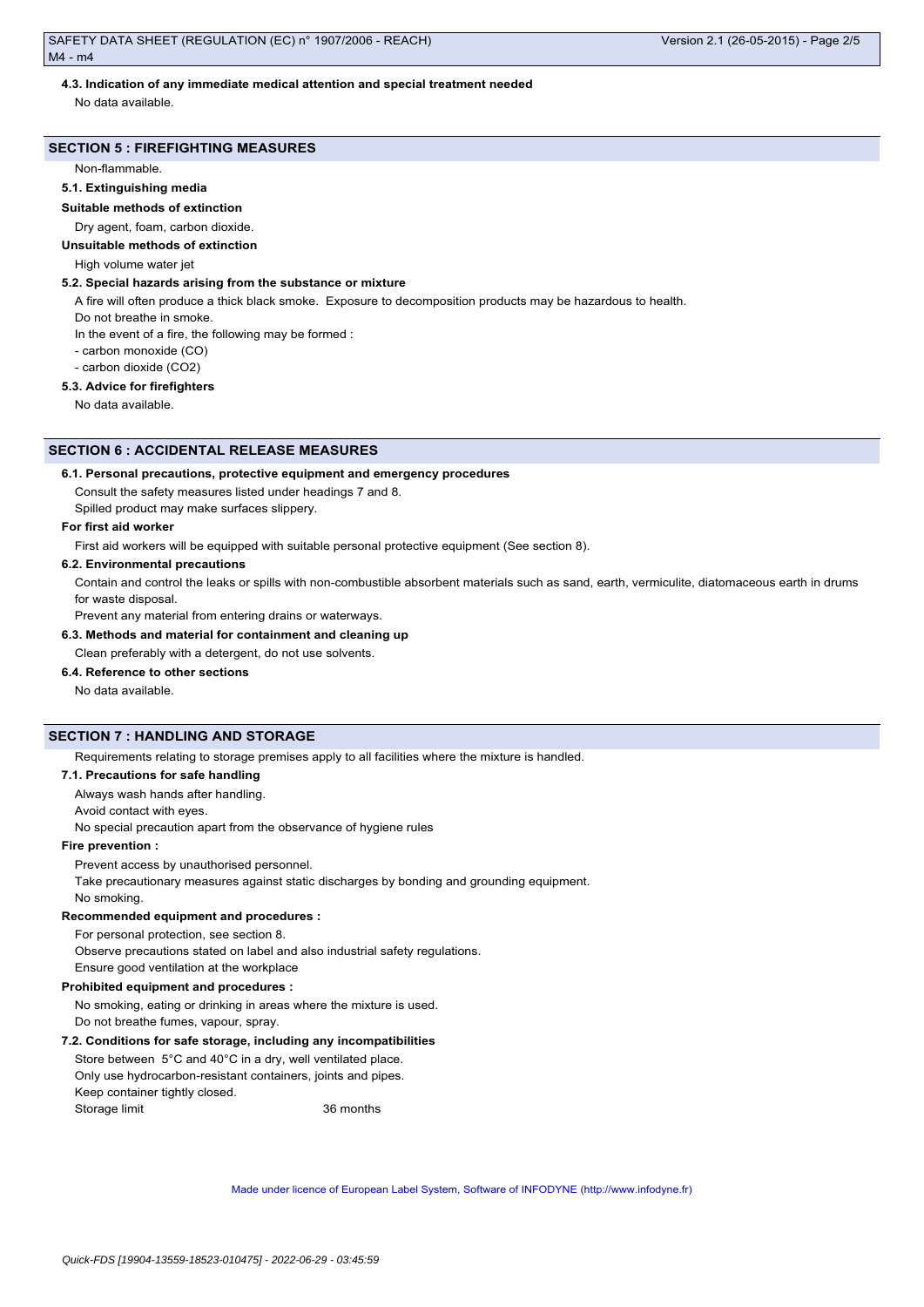#### **Storage**

Keep out of reach of children.

# **Packaging**

Always keep in packaging made of an identical material to the original.

### **7.3. Specific end use(s)**

No data available.

# **SECTION 8 : EXPOSURE CONTROLS/PERSONAL PROTECTION**

### **8.1. Control parameters**

No data available.

### **8.2. Exposure controls**

### **Suitable technical inspections**

Ensure adequate ventilation, if possible with extractor fans at work posts and appropriate general extraction. Personnel shall wear regularly laundered overalls.

### **Personal protection measures, such as personal protective equipment**

Use personal protective equipment that is clean and has been properly maintained. Store personal protective equipment in a clean place, away from the work area. Never eat, drink or smoke during use. Remove and wash contaminated clothing before re-using. Ensure that there is adequate ventilation, especially in confined areas.

#### **- Eye / face protection**

Avoid contact with eyes.

Use eye protectors designed to protect against liquid splashes

Before handling, wear safety goggles in accordance with standard EN166.

#### **- Hand protection**

Wear suitable protective gloves in the event of prolonged or repeated skin contact.

Type of gloves recommended :

- Nitrile rubber (butadiene-acrylonitrile copolymer rubber (NBR))

Recommended properties :

- Impervious gloves in accordance with standard EN374

### **- Body protection**

Work clothing worn by personnel shall be laundered regularly.

After contact with the product, all parts of the body that have been soiled must be washed.

#### **- Respiratory protection**

Breathing apparatus only when aerosol or spray are formed.

# **SECTION 9 : PHYSICAL AND CHEMICAL PROPERTIES**

### **9.1. Information on basic physical and chemical properties**

# **General information :**

| Physical state:                                        | Fluid liquid.                              |
|--------------------------------------------------------|--------------------------------------------|
| Color:                                                 | brown                                      |
| Important health, safety and environmental information |                                            |
| $pH$ :                                                 | Not relevant.                              |
| Flash Point Interval:                                  | $PE > 100^{\circ}C$ .                      |
| Vapour pressure (50°C) :                               | Not relevant.                              |
| Density:                                               | < 1                                        |
| Water solubility:                                      | Insoluble.                                 |
| Viscosity:                                             | 154.8 mm <sup>2</sup> /s à 40 $^{\circ}$ C |
|                                                        |                                            |

### **9.2. Other information**

No data available.

# **SECTION 10 : STABILITY AND REACTIVITY**

# **10.1. Reactivity**

No data available.

### **10.2. Chemical stability**

This mixture is stable under the recommended handling and storage conditions in section 7.

**10.3. Possibility of hazardous reactions**

Made under licence of European Label System, Software of INFODYNE (http://www.infodyne.fr)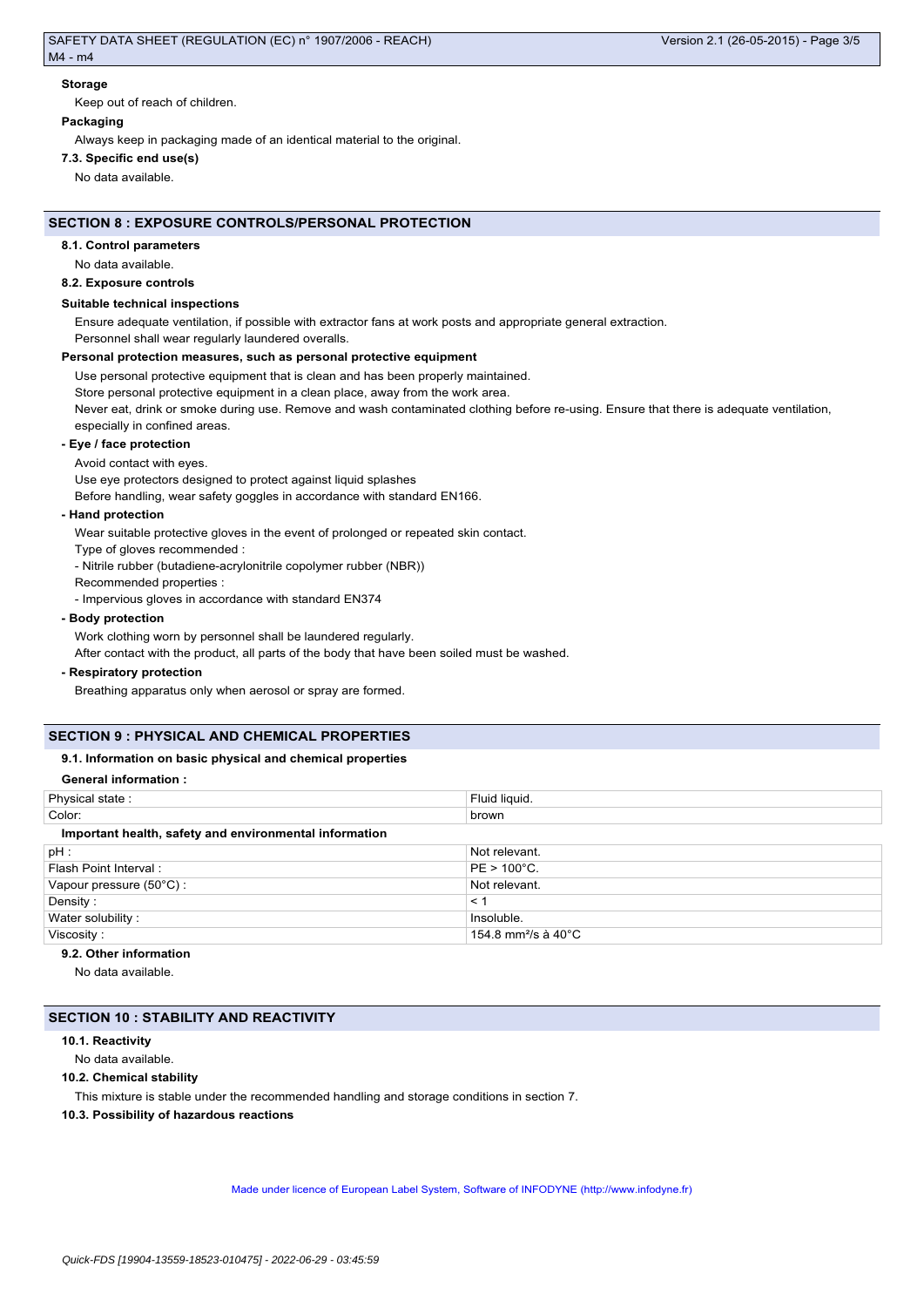#### No data available.

#### **10.4. Conditions to avoid**

Avoid :

- heat
- flames and hot surfaces

# **10.5. Incompatible materials**

Keep away from :

# - strong oxidising agents

# **10.6. Hazardous decomposition products**

The thermal decomposition may release/form :

- carbon monoxide (CO)
- carbon dioxide (CO2)

# **SECTION 11 : TOXICOLOGICAL INFORMATION**

# **11.1. Information on toxicological effects**

No data available.

### **11.1.1. Substances**

No toxicological data available for the substances.

# **11.1.2. Mixture**

#### **Skin corrosion/skin irritation :**

Repeated or prolonged exposure may cause skin irritation and dermatitis, due to degreasing properties to the product

### **Serious damage to eyes/eye irritation :**

Mild eye irritation

#### **Aspiration hazard :**

"Inhalation of vapours may cause irritation of the respiratory system in very susceptible persons." May cause lung damage if swallowed

### **SECTION 12 : ECOLOGICAL INFORMATION**

#### **12.1. Toxicity**

#### **12.1.2. Mixtures**

No aquatic toxicity data available for the mixture.

### **12.2. Persistence and degradability**

No data available.

### **12.3. Bioaccumulative potential**

No data available.

# **12.4. Mobility in soil**

Not very mobile in soil.

The product is insoluble in water and will spread on the surface

# **12.5. Results of PBT and vPvB assessment**

No data available.

### **12.6. Other adverse effects**

Do not dispose of the product in the natural environment, effluents or surface waters.

# **German regulations concerning the classification of hazards for water (WGK) :**

WGK 1 (VwVwS vom 27/07/2005, KBws) : Slightly hazardous for water.

# **SECTION 13 : DISPOSAL CONSIDERATIONS**

Proper waste management of the mixture and/or its container must be determined in accordance with Directive 2008/98/EC.

### **13.1. Waste treatment methods**

Do not pour into drains or waterways.

#### **Waste :**

Waste management is carried out without endangering human health, without harming the environment and, in particular without risk to water, air, soil, plants or animals.

Recycle or dispose of waste in compliance with current legislation, preferably via a certified collector or company.

Do not contaminate the ground or water with waste, do not dispose of waste into the environment.

### **Soiled packaging :**

Empty container completely. Keep label(s) on container.

Made under licence of European Label System, Software of INFODYNE (http://www.infodyne.fr)